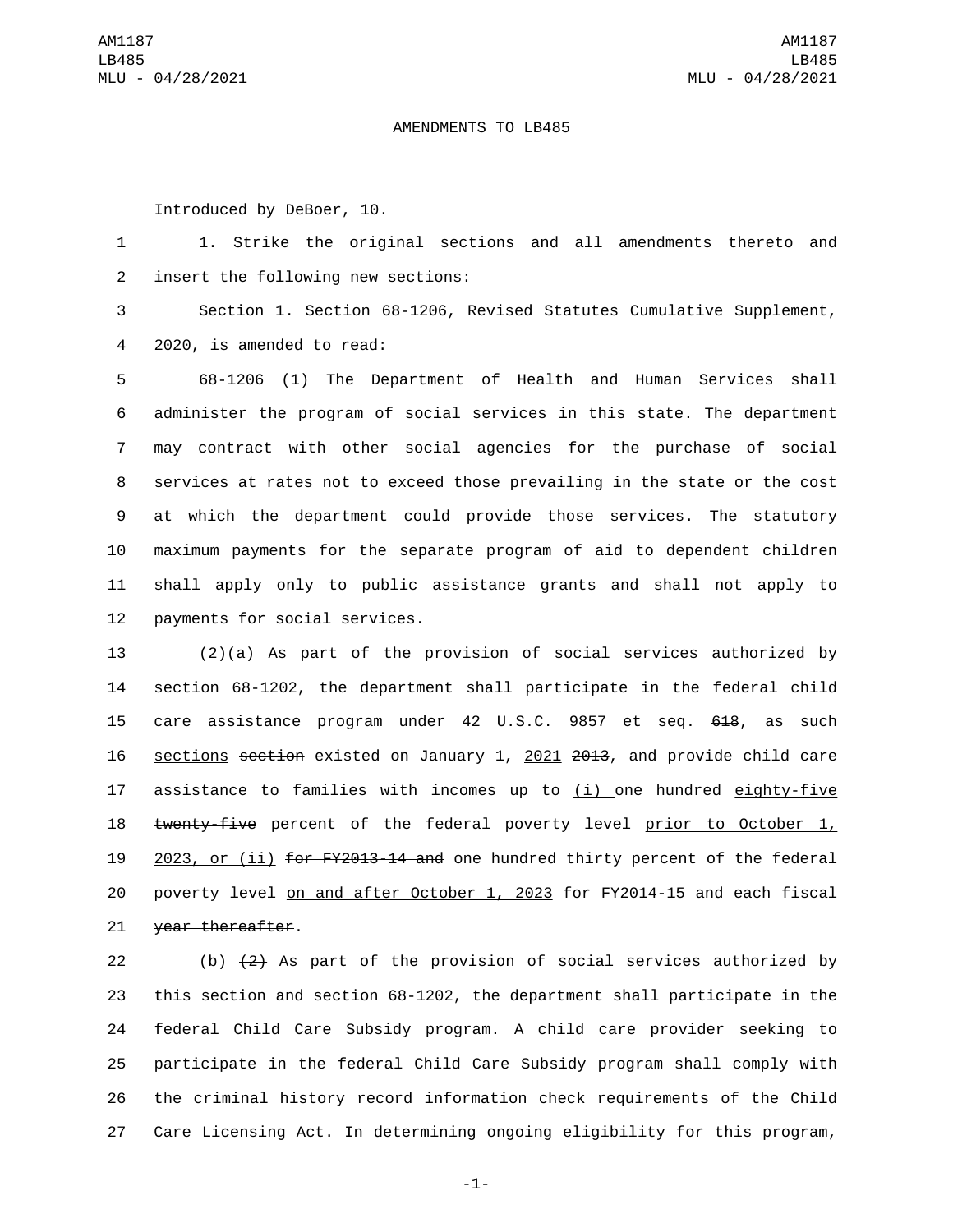ten percent of a household's gross earned income shall be disregarded after twelve continuous months on the program and at each subsequent redetermination. In determining ongoing eligibility, if a family's income exceeds one hundred eighty-five percent of the federal poverty level prior to October 1, 2023, or one hundred thirty percent of the federal poverty level on and after October 1, 2023, the family shall receive transitional child care assistance through the remainder of the family's eligibility period or until the family's income exceeds eighty-five percent of the state median income for a family of the same size as reported by the United States Bureau of the Census, whichever occurs first. When the family's eligibility period ends, the family shall continue to be eligible for transitional child care assistance if the family's income is below two hundred percent of the federal poverty level prior to October 1, 2023, or one hundred eighty-five percent of the federal poverty level on and after October 1, 2023. The family shall receive transitional child care assistance through the remainder of the transitional eligibility period or until the family's income exceeds eighty-five percent of the state median income for a family of the same size as reported by the United States Bureau of the Census, whichever occurs first. The amount of such child care assistance shall be based on a cost-shared plan between the recipient family and the state and shall be based on a sliding-scale methodology. A recipient family may be required to contribute a percentage of such family's gross income for child care that is no more than the cost-sharing rates in the transitional child care assistance program as of January 1, 2015, for those no longer eligible for cash assistance as provided in section 27 68-1724. Initial program eligibility standards shall not be impacted by 28 the provisions of this subsection.

 (c) For the period beginning July 1, 2021, through September 30, 2023, funds provided to the State of Nebraska pursuant to the Child Care and Development Block Grant Act of 1990, 42 U.S.C. 9857 et seq., as such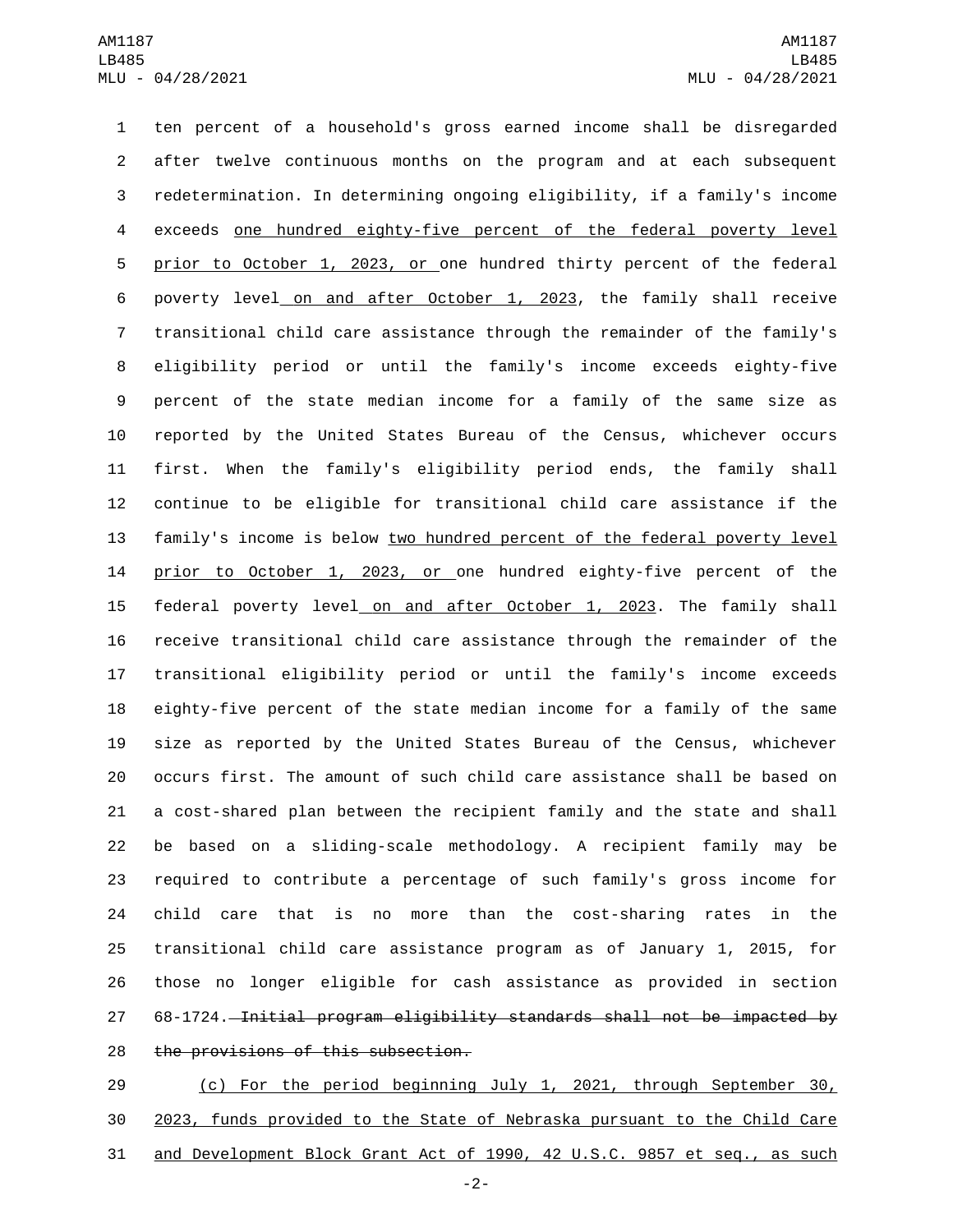act and sections existed on March 24, 2021, shall be used to pay the costs to the state resulting from the income eligibility changes made in 3 subdivisions  $(2)(a)$  and  $(b)$  of this section by this legislative bill. If 4 the available amount of such funds is insufficient to pay such costs, then funds provided to the state for the Temporary Assistance for Needy Families program established in 42 U.S.C. 601 et seq. may also be used. No General Funds shall be used to pay the costs to the state resulting from the income eligibility changes made in subdivisions (2)(a) and (b) 9 of this section by this legislative bill for the period beginning July 1, 10 2021, through September 30, 2023.

 (d) The Department of Health and Human Services shall collaborate with a private nonprofit organization with expertise in early childhood care and education for an independent evaluation of the income eligibility changes made in subdivisions (2)(a) and (b) of this section 15 by this legislative bill, if private funding is made available for such purpose. The evaluation shall be completed by December 15, 2023, and shall be submitted electronically to the department and to the Health and 18 Human Services Committee of the Legislature.

 (3) In determining the rate or rates to be paid by the department for child care as defined in section 43-2605, the department shall adopt a fixed-rate schedule for the state or a fixed-rate schedule for an area of the state applicable to each child care program category of provider as defined in section 71-1910 which may claim reimbursement for services provided by the federal Child Care Subsidy program, except that the department shall not pay a rate higher than that charged by an individual provider to that provider's private clients. The schedule may provide separate rates for care for infants, for children with special needs, including disabilities or technological dependence, or for other individual categories of children. The schedule may also provide tiered rates based upon a quality scale rating of step three or higher under the Step Up to Quality Child Care Act. The schedule shall be effective on

-3-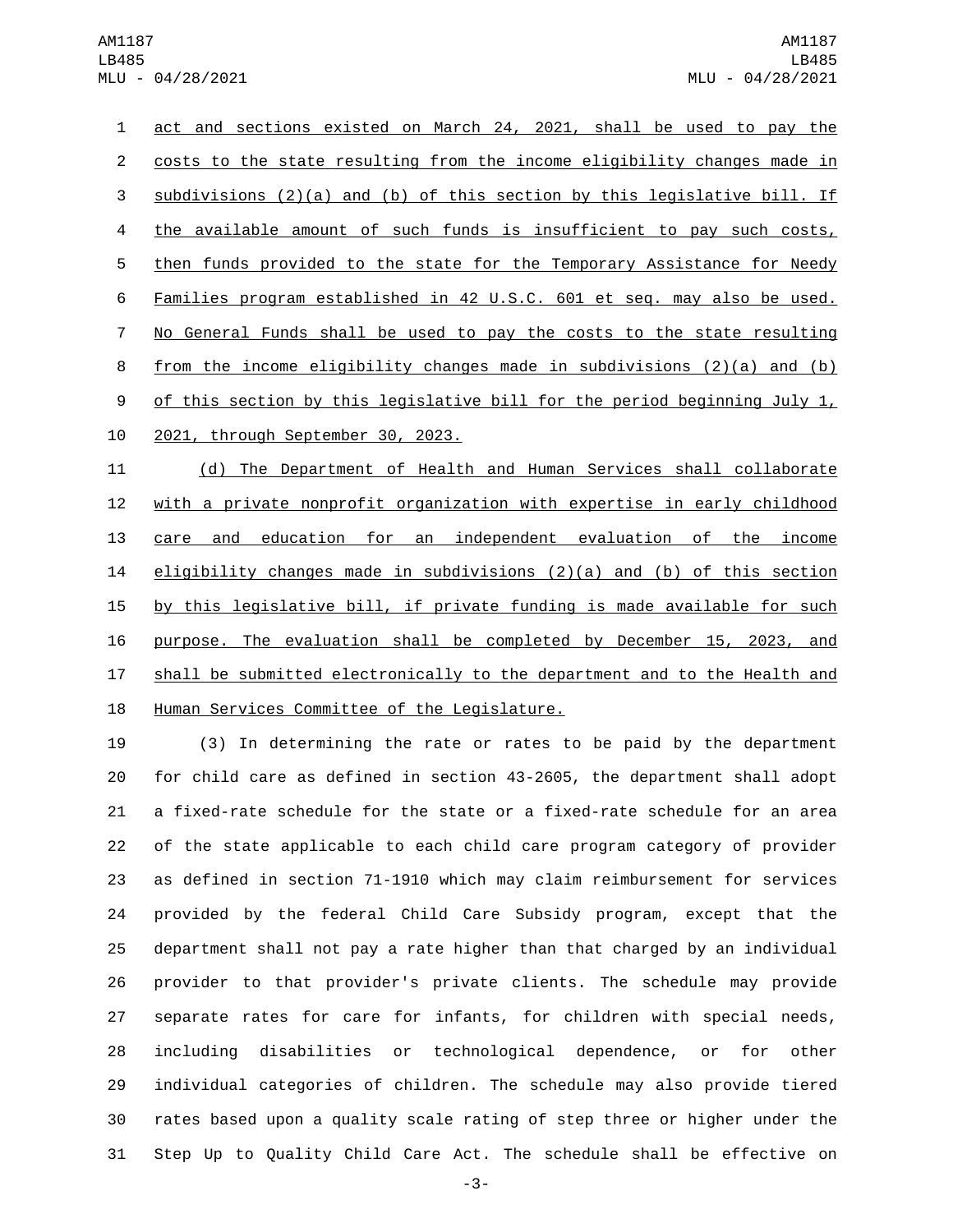October 1 of every year and shall be revised annually by the department.

 Sec. 2. Section 68-1724, Revised Statutes Cumulative Supplement, 3 2020, is amended to read:

 68-1724 (1) Cash assistance shall be provided for a period or periods of time not to exceed a total of sixty months for recipient 6 families with children subject to the following:

 (a) If the state fails to meet the specific terms of the self- sufficiency contract developed under section 68-1719, the sixty-month time limit established in this section shall be extended;

 (b) The sixty-month time period for cash assistance shall begin 11 within the first month of eligibility;

 (c) When no longer eligible to receive cash assistance, assistance shall be available to reimburse work-related child care expenses even if the recipient family has not achieved economic self-sufficiency. The amount of such assistance shall be based on a cost-shared plan between the recipient family and the state which shall provide assistance up to 17 two hundred percent of the federal poverty level prior to October 1, 18 2023, or one hundred eighty-five percent of the federal poverty level on and after October 1, 2023. A recipient family may be required to contribute up to twenty percent of such family's gross income for child care. It is the intent of the Legislature that transitional health care coverage be made available on a sliding-scale basis to individuals and families with incomes up to one hundred eighty-five percent of the federal poverty level if other health care coverage is not available; and

 (d) The self-sufficiency contract shall be revised and cash assistance extended when there is no job available for adult members of the recipient family. It is the intent of the Legislature that available job shall mean a job which results in an income of at least equal to the amount of cash assistance that would have been available if receiving assistance minus unearned income available to the recipient family.

The department shall develop policy guidelines to allow for cash

-4-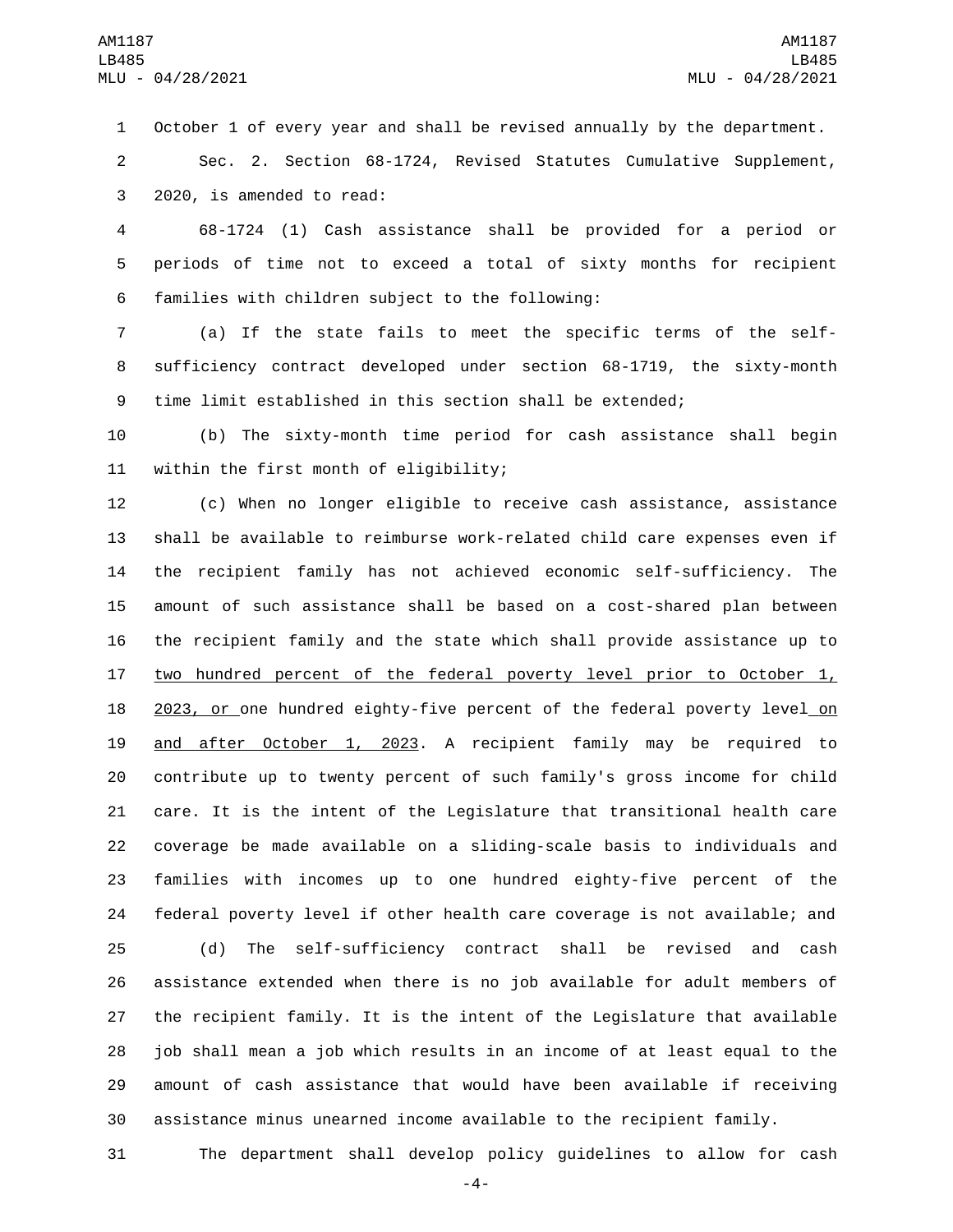assistance to persons who have received the maximum cash assistance provided by this section and who face extreme hardship without additional assistance. For purposes of this section, extreme hardship means a recipient family does not have adequate cash resources to meet the costs of the basic needs of food, clothing, and housing without continuing assistance or the child or children are at risk of losing care by and 7 residence with their parent or parents.

 (2) Cash assistance conditions under the Welfare Reform Act shall be 9 as follows:

 (a) Adults in recipient families shall mean individuals at least nineteen years of age living with and related to a child eighteen years of age or younger and shall include parents, siblings, uncles, aunts, cousins, or grandparents, whether the relationship is biological, 14 adoptive, or step;

(b) The payment standard shall be based upon family size;

 (c) The adults in the recipient family shall ensure that the minor children regularly attend school. Education is a valuable personal resource. The cash assistance provided to the recipient family may be reduced when the parent or parents have failed to take reasonable action to encourage the minor children of the recipient family ages sixteen and under to regularly attend school. No reduction of assistance shall be such as may result in extreme hardship. It is the intent of the Legislature that a process be developed to insure communication between the case manager, the parent or parents, and the school to address issues 25 relating to school attendance;

 (d) Two-parent families which would otherwise be eligible under section 43-504 or a federally approved waiver shall receive cash 28 assistance under this section;

 (e) For minor parents, the assistance payment shall be based on the minor parent's income. If the minor parent lives with at least one parent, the family's income shall be considered in determining

-5-